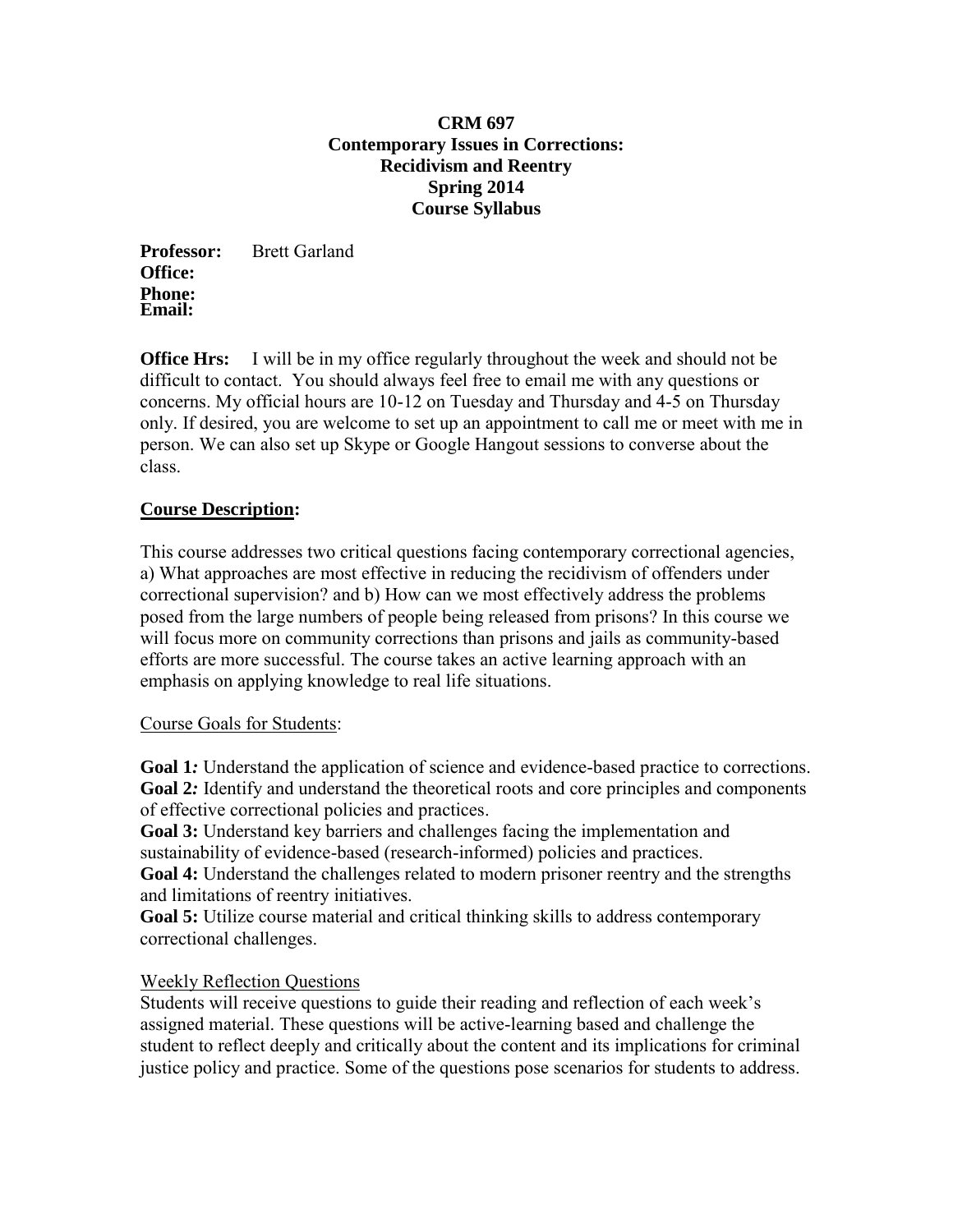We will use video and written applications in Blackboard (BB) and Discussion Board (DB) for class discussions of the reflection questions. Guidelines and directions will be provided for video and typed responses on DB. Students must have each week's material read by the corresponding Tuesday. (I will be working in a Tuesday through Friday model this semester, but I will be available most Mondays for consultation.) Reading the material by Tuesday is important so that discussion over reflection questions can begin immediately each respective week.

## Exams

Two short answer examinations will be given during the semester. Exams will be taken online and require students to recognize key concepts from the reading material and provide written justifications for answers. Exams can be taken anytime on Tuesday, Wednesday, or Thursday of the corresponding exam week. In addition to reflection questions, students will receive study questions relevant to the exams.

## Reflection Paper

A position paper is required which discusses your views on addressing problems related to recidivism and reentry. The paper must be 7-10 pages in length and will require 10-15 references.

## **Schedule of Topics and Readings\***

| $WK 1: (1/13-1/17)$ | <b>Review syllabus, Black Board Layout, and Course Tools</b>                                                                                                                                                                                                                                                                  |
|---------------------|-------------------------------------------------------------------------------------------------------------------------------------------------------------------------------------------------------------------------------------------------------------------------------------------------------------------------------|
| $WK 2: (1/21-1/24)$ | <b>Historical and Foundational Issues</b><br>Latessa, Listwan, and Koetzle, Chapter 1.<br><i>Wodahl and Garland</i> , "Evolution of Community Corrections."                                                                                                                                                                   |
| WK 3: (1/27-1/31)   | <b>Risk and Needs</b><br>Latessa, Listwan, and Koetzle, Chapter 2.<br>Gottfredson and Moriarity, "Statistical Risk Assessment."<br>Lowencamp and Latessa, "Increasing effectiveness through the<br>risk principle."                                                                                                           |
| $WK 4: (2/3-2/7)$   | <b>Theory into Practice</b><br>Latessa, Listwan, and Koetzle, Chapter 3.<br>Van Voorhis, "Social Learning Models."<br>Lester and Van Voorhis, "Cognitive Therapies." pp. 167-181                                                                                                                                              |
| $WK 5: (2/10-2/14)$ | <b>Changing Behavior, Dealing with Offenders, and What Does</b><br><b>Not Work</b><br>Latessa, Listwan, and Koetzle, Chapter 4.<br><i>NIC</i> , "Effective Clinical Practices in Criminal Justice, pp. 1-4, 9-<br>22.<br>Pew Center on the States, "When Offenders Break Rules."<br>Latessa, Listwan, and Koetzle, Chapter 5. |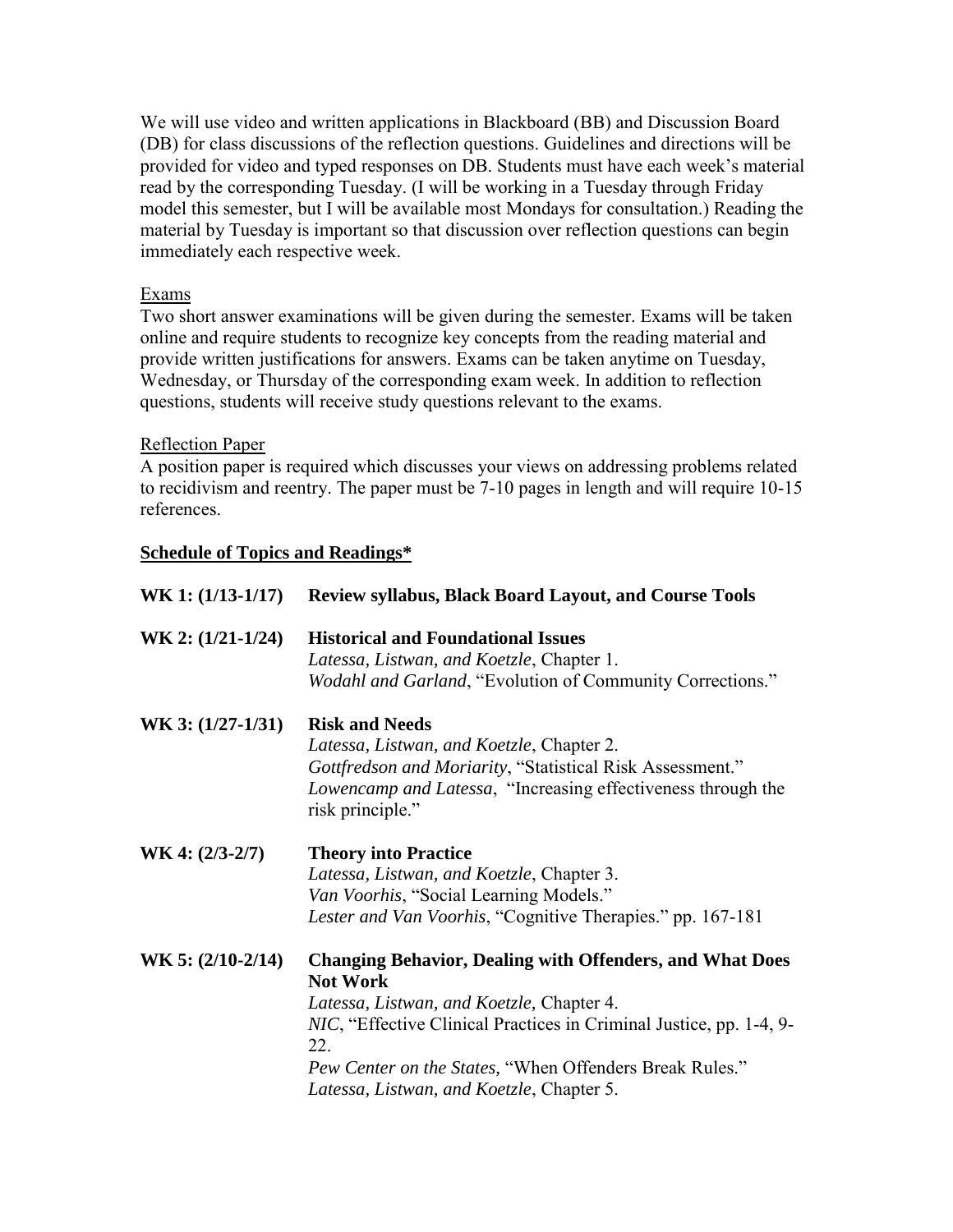## **WK 6: (2/18-2/21) Responsivity (The Last of the RNR Trilogy)** *Latessa, Listwan, and Koetzle, Chapter 6. Clark,* "Motivational Interviewing…Readiness to change." *Clark, Walters, Gingerich, and Meltzer,* "Motivational Interviewing…Tipping the Balance toward Change." *Andrews,* "Enhancing Adherence to RNR."

**WK 7: (2/24-2/28) Drugs, Problem Courts, and Women** 

*Latessa, Listwan, and Koetzle,* Chapter 7. *Marlowe,* "Evidence-Based Practices for Drug Offenders." *Portillo, Rudes, Viglione, and Nelson,* "Role of Judges in Problemsolving Courts. *Taxman, Perdoni, and Caudy*. "Plight of Providing Substance Abuse Treatment."

- **WK 8: (3/3-3/7) Review and Midterm Exam**
- **WK 9: (3/10-3/14) Spring Break**

#### **WK 10: (3/17-3/21) Sex Offenders**

*Latessa, Listwan, and Koetzle,* Chapter 8. *Center for Sex Offender Management,* "Community Supervision of Sex Offenders." *Wright, "*Sex Offender Registration and Notification." *Tewskbury,* Collateral Consequences of Sex Offender Registration."

- **WK 11: (3/24-3/28) Prisons and Female Recidivism**  *Latessa, Listwan, and Koetzle,* Chapter 10. *Latessa, Listwan, and Koetzle,* Chapter 9.
- **WK 12: (3/31-4/4) Introduction to Prisoner Reentry**  *Latessa, Listwan, and Koetzle,* Chapter 11. *Urban Institute,* "Understanding the Challenges of Reentry." *Wodahl,* "Challenges to Rural Reentry."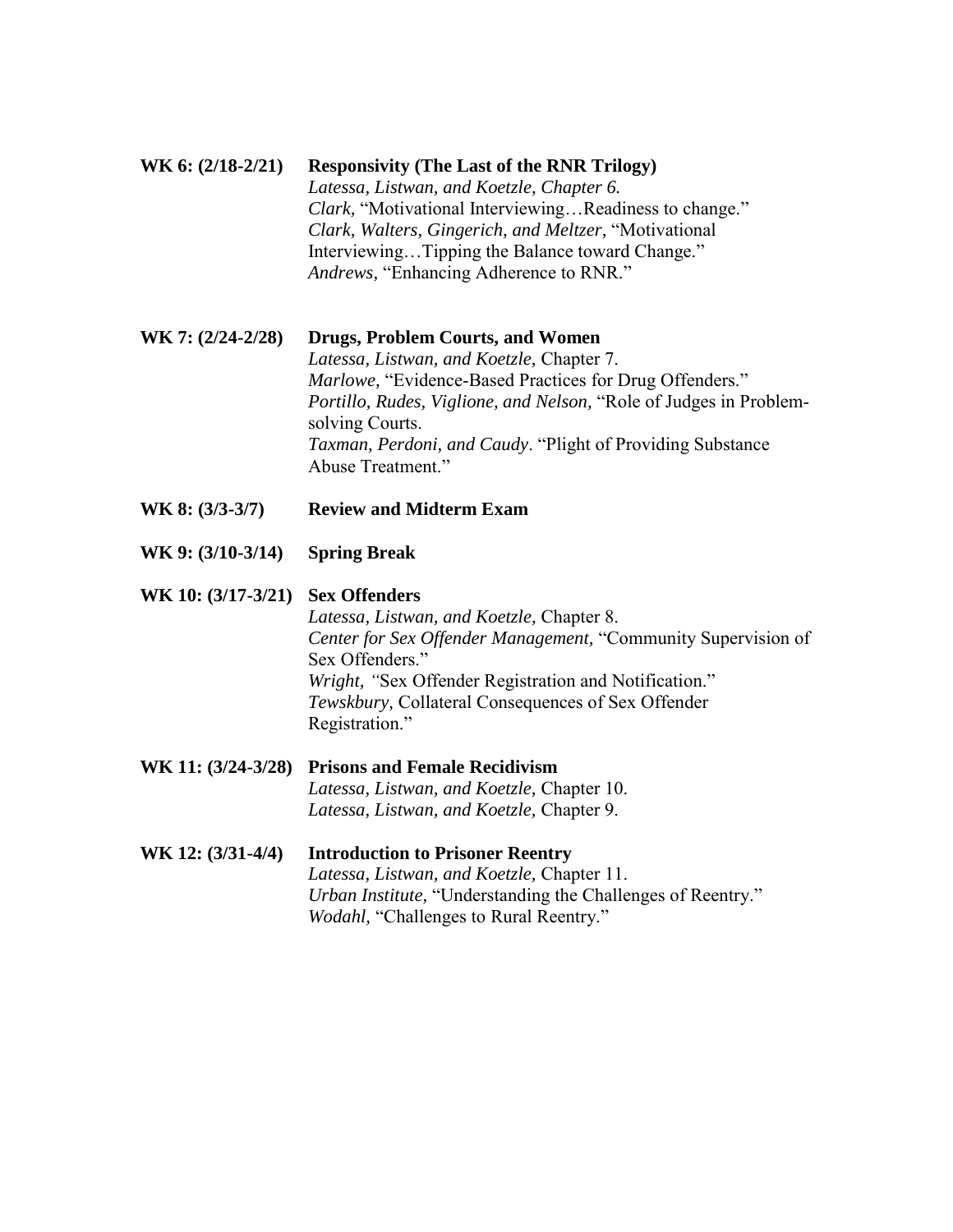#### **WK 13: (4/7-4/11) What Appears to Work in Prisoner Reentry**  *Taxman, Young, Byrne, Holsinger, and Anspach*. "From Prison Safety to Public Safety." *Solomon, Kachnowski, and Bhati,* "Does Parole Work?" *Seiter and Kadela,* "What Works and Does Not in Prisoner Reentry."

*Duwe,* "Evaluating MCORP."

# **WK 14: (4/14-4/16) Errors in Reducing Recidivism**

*Wilson and Davis,* "Good Intentions Meet Hard Realities." *Hamilton,* "Adapting to Bad News." *Lattimore, Steffey, and Visher*, "Prisoner Reentry in the First Decade of the Twentieth Century." *Garland and Wodahl,* "Coming to a Crossroads on Reentry."

## **WK 15: (4/21-4/25) Community and Context**

*Garland, Wodahl, and Schuhmann,* "Public Attitudes toward Prisoner Reentry." *Mears, Wang, Hay, and Bales*, "Social Ecology and Reentry." *Wright, Pratt, Lowencamp, and Latessa,* "Ecological Context and Rehabilitation<sup>"</sup>

**WK 16: (4/28-5/2) Implementation**  *Latessa, Listwan, and Koetzle,* Chapter 12. *Rhine, Mawhorr, and Parks,* "Implementation and Effective Programs." *Schlager,* "Organizational Politics and Risk Assessment."

- WK 17: (5/5-5/8) Review and Second Exam (Not Comprehensive)
- **WK 18: (5/12-16) Paper Due on Tuesday, May 13**

# **Course Grade:**

Your final grade will be calculated as follows:

| <b>Evaluation Component</b> | Proportion of Final Grade |
|-----------------------------|---------------------------|
| DB Reflections              | 40%                       |
| Exams                       | 40%                       |
| Paper                       | 20%                       |

## **Grading Scale:**

| $90-100%$ |
|-----------|
|           |

- B 80-89
- C 70-79
- F 69 or below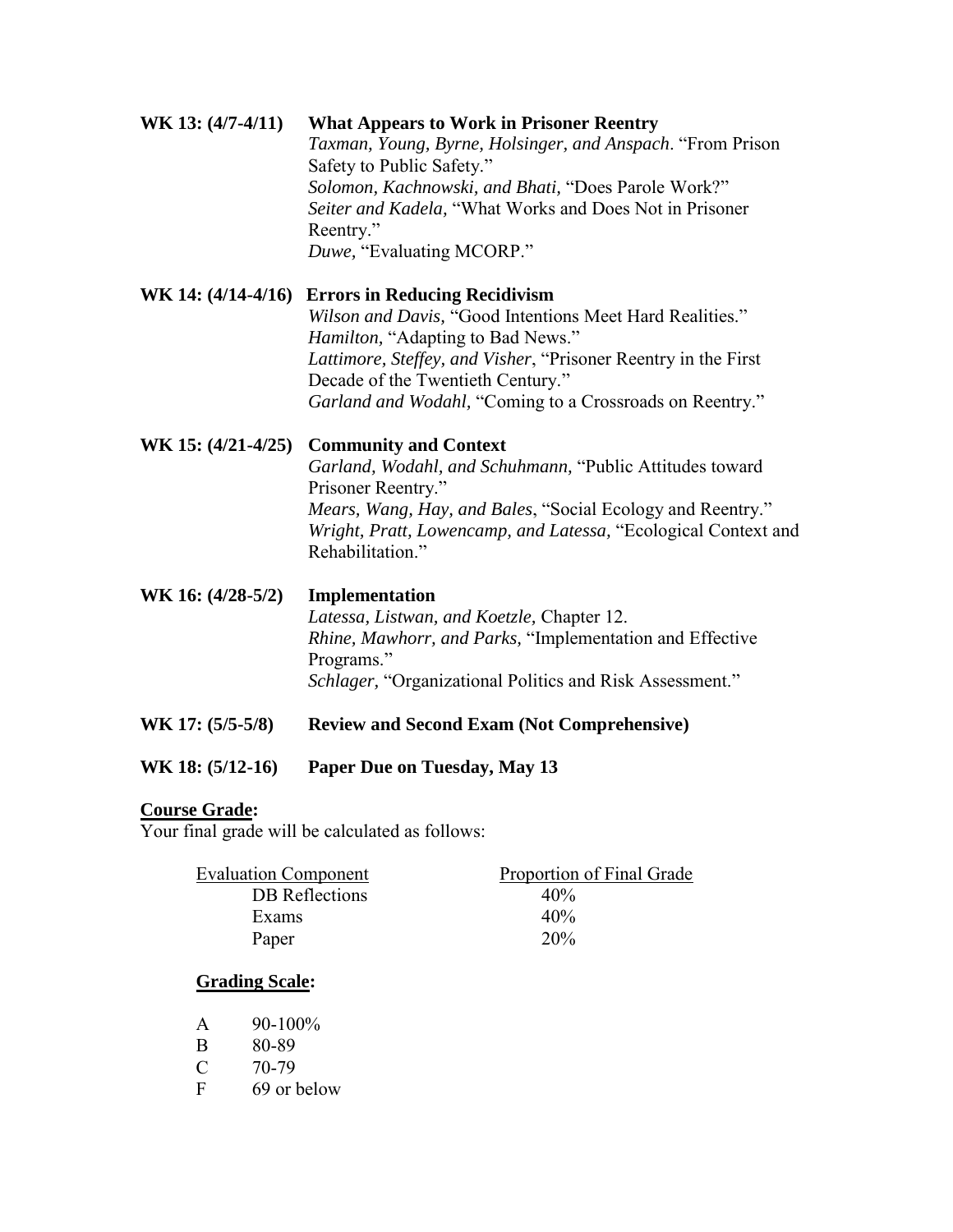## **Course Jurisdiction**:

The course instructor has original jurisdiction over this class and may deny a student who is unduly disruptive the right to participate in this class. A disruption is defined here as anything that distracts the instructor or other students from the online learning experience. Class disruptions can involve (but are not limited to) making rude, insensitive, or threatening comments or using unprofessional language on discussion board. The course instructor may have a student administratively withdrawn from a course upon showing of good cause and with the concurrence of the department head. The appeals process in case of such administrative withdrawal shall be as stated in the academic regulations under "Grade Re-evaluation Based on Performance."

# **Academic Dishonesty:**

Missouri State University is a community of scholars committed to developing educated persons who accept the responsibility to practice personal and academic integrity. You are responsible for knowing and following the university's student honor code, *Student Academic Integrity Policies and Procedures*, available at <http://www.missouristate.edu/provost/22102.htm> and also available at the Reserves Desk in Meyer Library. Any student participating in any form of academic dishonesty will be subject to sanctions as described in this policy. Note that I will submit an "XF" grade for any act of academic dishonesty.

## **Dropping a Class**:

It is your responsibility to understand the University's procedure for dropping a class. If you stop attending this class but do not follow proper procedure for dropping the class, you will receive a failing grade and will also be financially obligated to pay for the class. For information about dropping a class or withdrawing from the university, contact the [Office of the Registrar](http://www.missouristate.edu/registrar/) at 836-5520.

## **Nondiscrimination Policy:**

Missouri State University is an equal opportunity/affirmative action institution, and maintains a grievance procedure available to any person who believes he or she has been discriminated against. At all times, it is your right to address inquiries or concerns about possible discrimination to the Office of Equity and Diversity, Park Central Office Building, 117 Park Central Square, Suite 111, (417) 836-4252. Other types of concerns (i.e., concerns of an academic nature) should be discussed directly with your instructor and can also be brought to the attention of your instructor's Department Head.

# **Disability Accommodation:**

To request academic accommodations for a disability, contact the Director of Disability Services, Plaster Student Union, Suite 405, (417) 836-4192 or (417) 836-6792 (TTY), [http://www.missouristate.edu/disability.](http://www.missouristate.edu/disability) Students are required to provide documentation